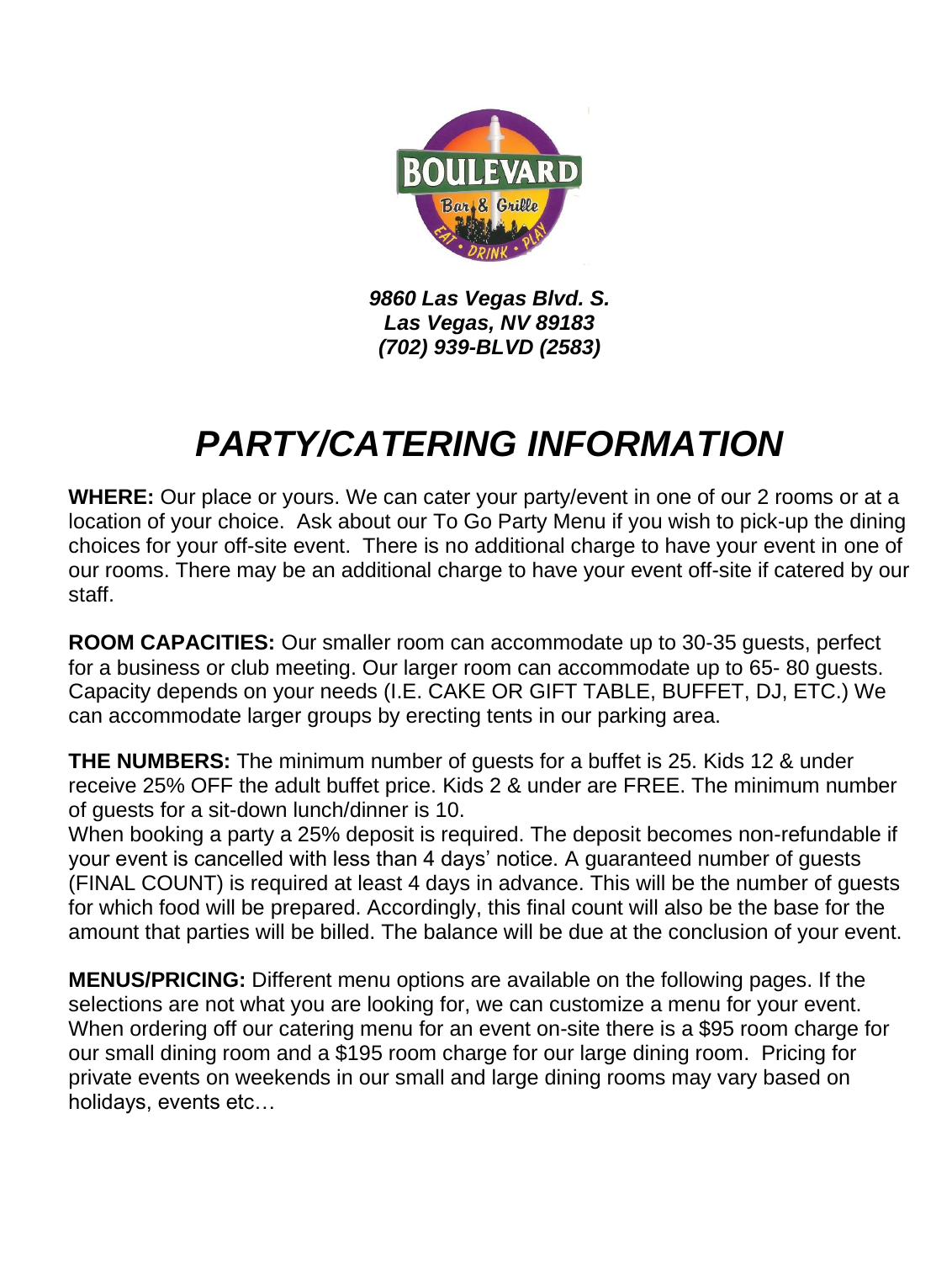# *SIT-DOWN LUNCH MENU*

#### *Chicken Chopped Salad 19*

Chopped romaine, grilled chicken breast, bacon, tomatoes and American cheese tossed with ranch dressing.

#### *Chef Salad 19*

Crisp romaine lettuce mix topped with sliced, ham, Turkey, American cheese, Swiss cheese, egg, tomato, shredded zucchini & pepperoni bits. Served with your choice of dressing on the side.

#### *Chicken Parmigiana 21*

Lightly breaded chicken breast topped with melted mozzarella cheese and our tomato sauce accompanied by linguini. Served with salad.

#### *Chicken Francaise 21*

Lightly breaded chicken breast with penne pasta in our lemon wine sauce. Served with salad.

#### *Charbroiled Boneless Pork Chop 21*

Served with salad, mashed potatoes, and green beans.

#### *Baked Tilapia 21*

Served with salad, mashed potatoes, and green beans.

#### *Rigatoni Casserole 20*

Rigatoni pasta topped with our meat sauce and melted provolone cheese. Served with salad.

#### *Spaghetti & Meatball 21*

Penne pasta in our tomato sauce. Served with salad.

#### *Steak Sandwich 18*

Choice ribeye smothered with grilled onions and mushrooms on ciabatta bread. Served with french fries.

#### *Club Sandwich 16*

Double decker with turkey, bacon, American cheese, lettuce, tomato & mayo on toasted white bread. Served with french fries.

#### *Price Includes: Bread, Butter*

*Soft Drinks, Coffee and Tea* 

Minimum Number of Guests 10 10-20 Guests 3 Entree Choices 20-40 Guests 2 Entree Choices 40+ Guests 1 Entree Choice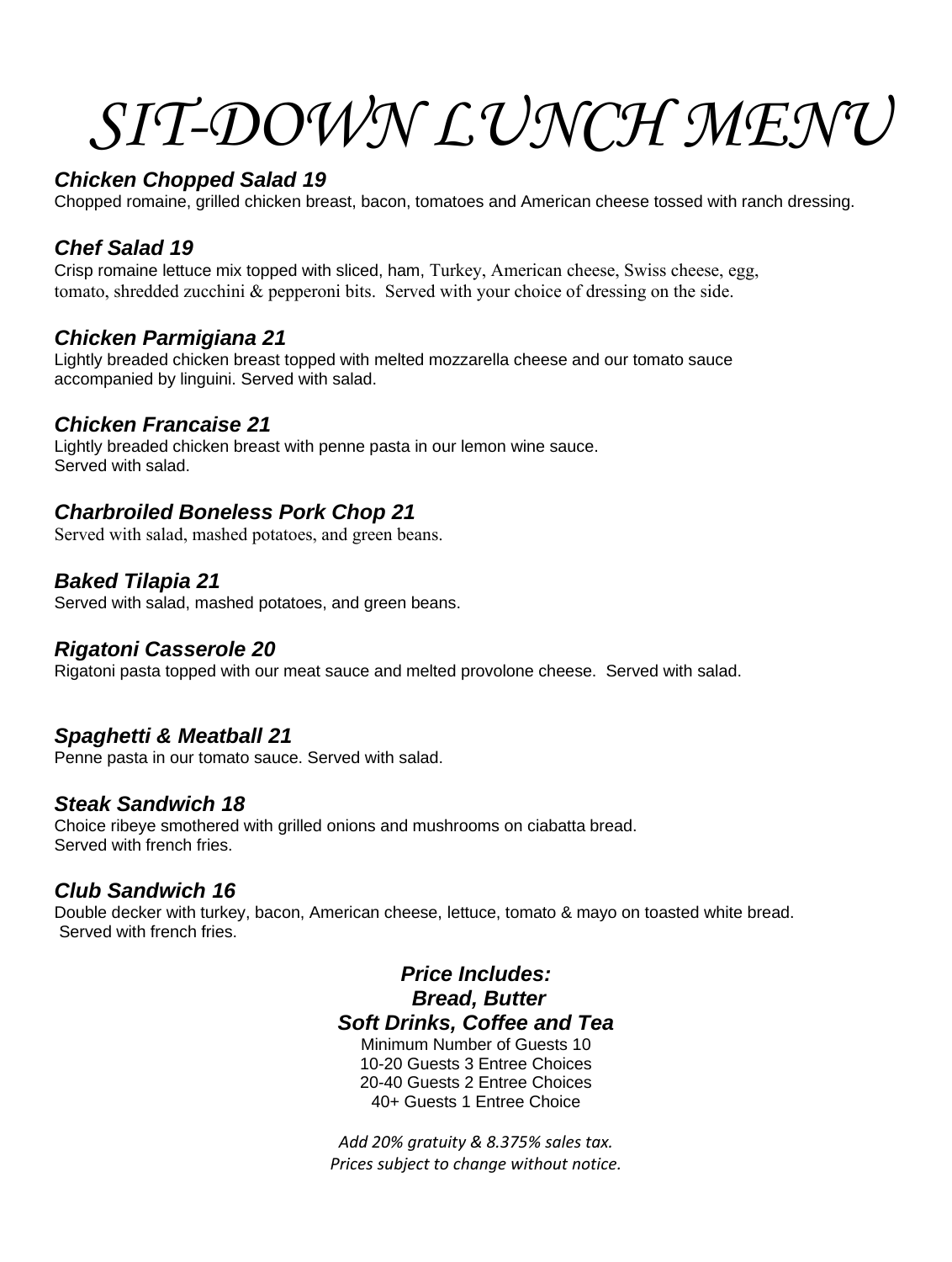# *Sit-Down Dinners*

#### *Baked Tilapia 24*

Baked seasoned filets in a lemon wine sauce. Served with potato & vegetable.

#### *Ribeye Steak 39*

Choice boneless 12 oz. Ribeye Steak. Served with potato & vegetable.

#### *Chicken Parmigiana 28*

Served with linguini in our tomato sauce.

#### *Chicken Marsala or Piccata 28*

Served with linguini in our tomato sauce.

#### *Boneless Pork Chops 27*

Topped with our Porto wine mushroom sauce. Served with potato & vegetable.

#### *Spaghetti and Meatballs 24*

Pasta with two large meatballs in our tomato sauce.

#### *Fettuccini Alfredo with Chicken or Shrimp 28*

Fettuccini tossed in homemade alfredo sauce.

#### *Lasagna 26*

Ground beef, pork, ricotta, parmesan & provolone cheese layered between sheets of pasta & topped with our tomato sauce.

> *Price Includes: Salad, Bread, Butter, Dessert Soft Drinks, Coffee and Tea*

Minimum Number of Guests 10 10-20 Guests 3 Entree Choices 20-40 Guests 2 Entree Choices 40+ Guests 1 Entree Choice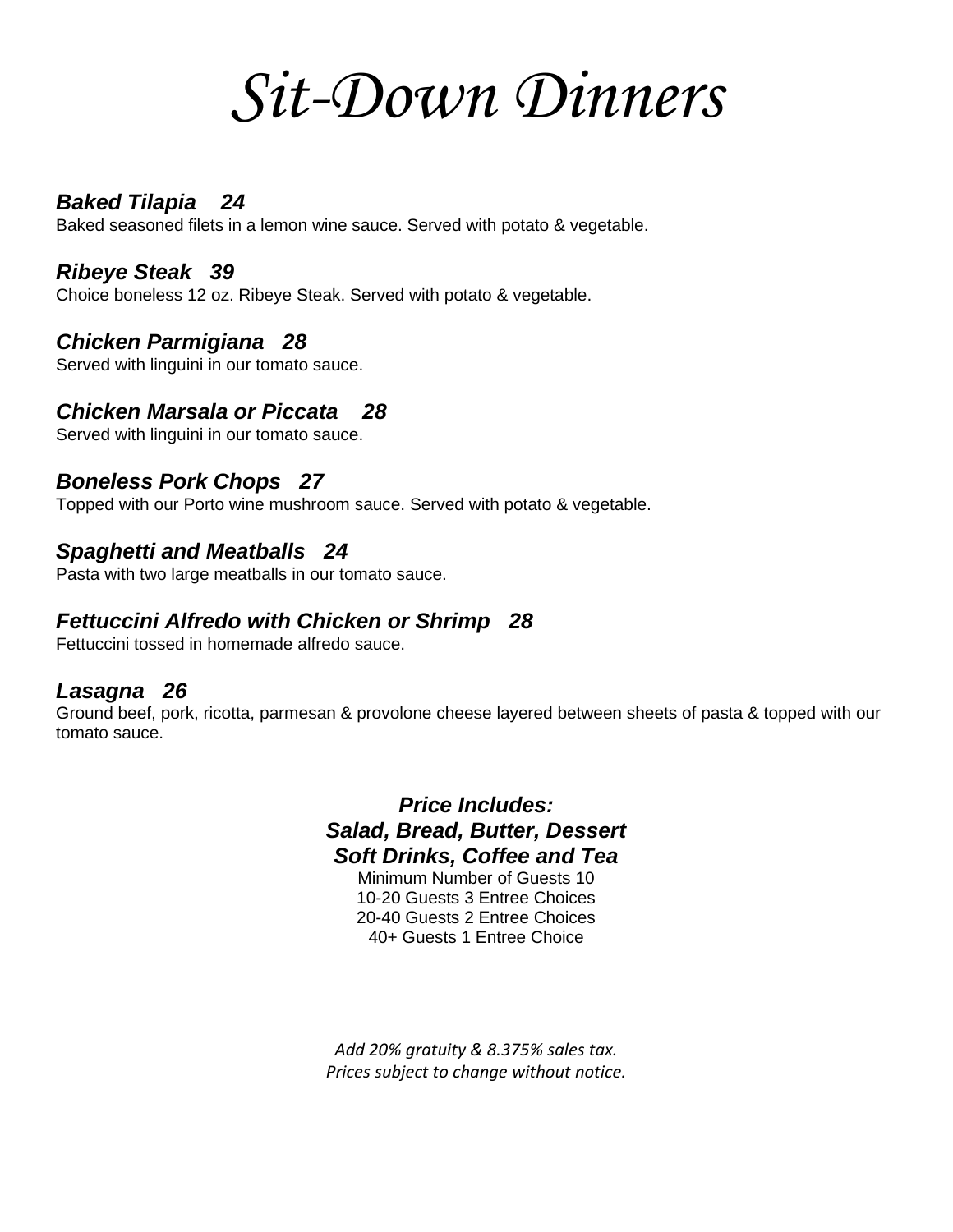

*Italian Sausage with Peppers & Onions*

*Mini Meatballs in your choice of Sauce* 

#### *Eggplant Parmigiana*

*Garlic Bread topped with Cheese*

*Classic Sliders and/or Meatball Sliders*

*NY Style Pizza (2-topping)*

*Choice of Two Appetizers 16 per person Choice of Three Appetizers 19 per person* 

> *Price Includes: Soft Drinks, Coffee & Tea*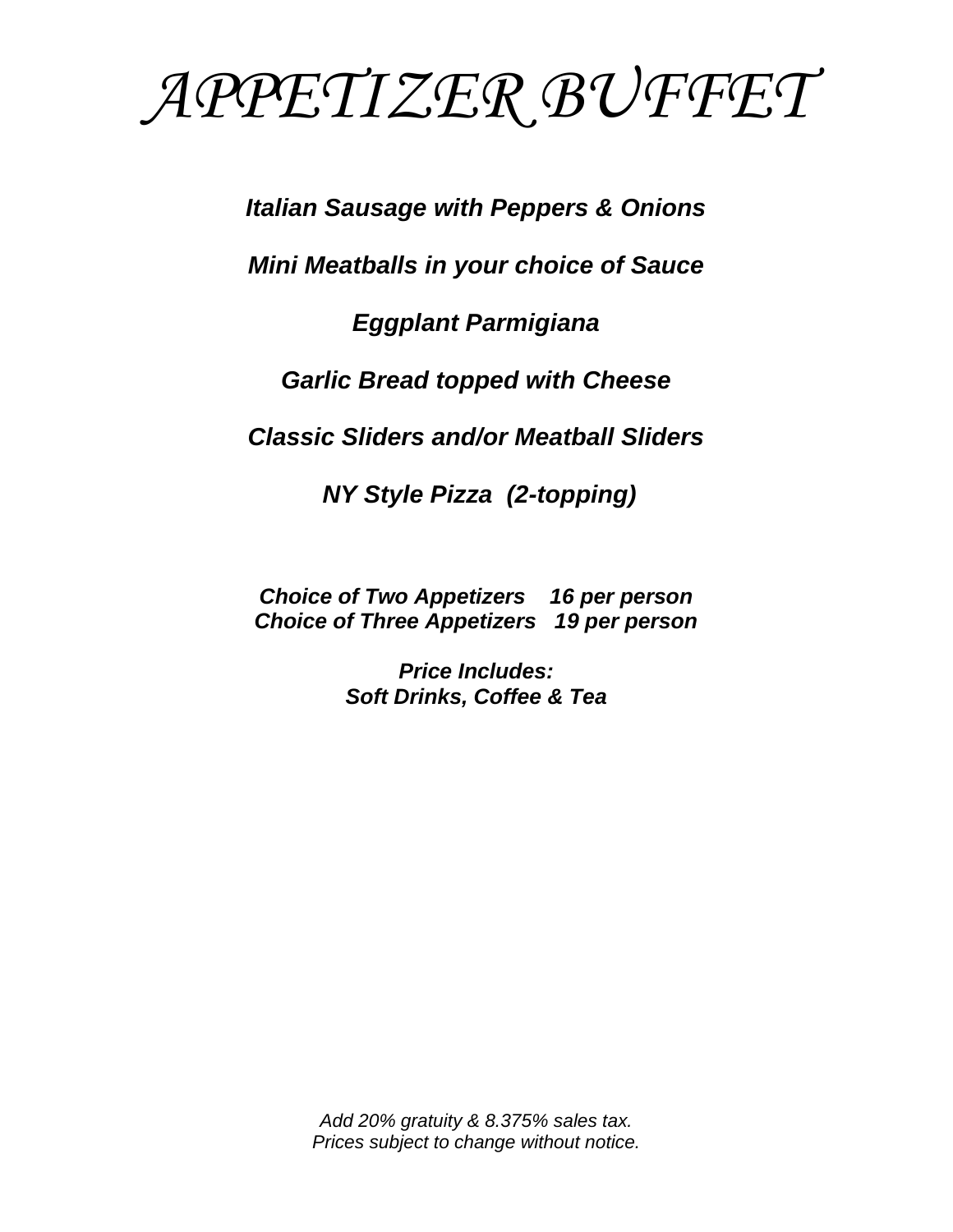*Buffet Menu*

### *ENTRÉE SELECTIONS*

*Breaded Boneless Pork Chop Chicken Marsala or Piccata Tilapia Piccata Roast Beef with Mushrooms in Au Jus Italian Sausage with Peppers & Onions Rigatoni Casserole in meat sauce topped with cheese*

> *One Entrèe Selection 26 per person Two Entrèe Selection 29 per person Three Entrèe Selection 32 per person*

*Price Includes: Soft Drinks, Coffee & Tea Bread & Butter Salad with House Dressing Roasted Potatoes or Penne Pasta with Tomato or Marinara Sauce Vegetables Dessert*